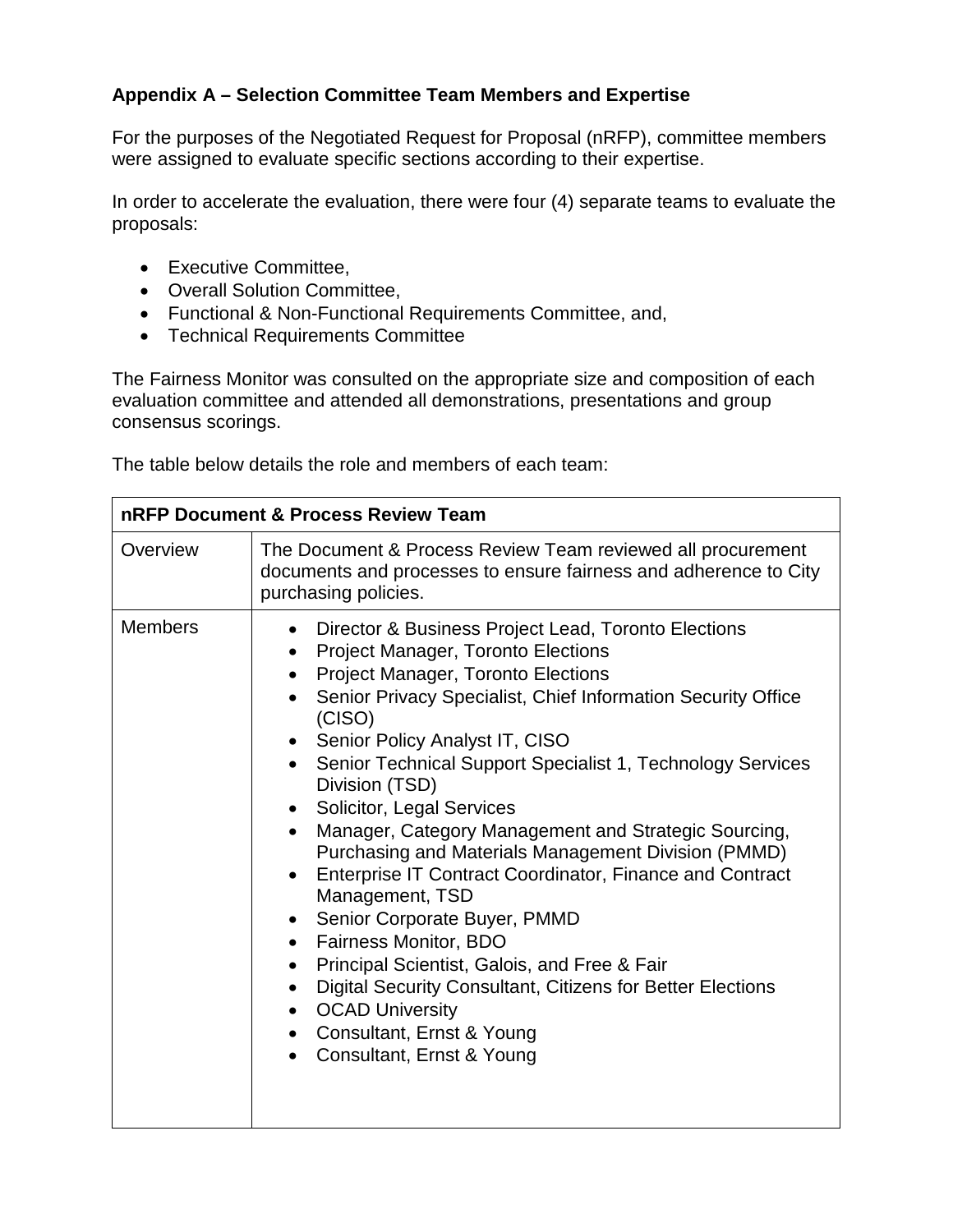| <b>Executive Committee</b>                                  |                                                                                                                                                                                                                                                                                                                                                                                                                                                                                                                              |  |
|-------------------------------------------------------------|------------------------------------------------------------------------------------------------------------------------------------------------------------------------------------------------------------------------------------------------------------------------------------------------------------------------------------------------------------------------------------------------------------------------------------------------------------------------------------------------------------------------------|--|
| Overview                                                    | The Executive Selection Committee reviewed and scored the top two<br>Suppliers' presentations, which detailed Supplier's understanding of<br>the City's high-level objectives and requirements, their profile (staff,<br>market share, financial viability, etc.), and their experience,<br>qualifications and references.                                                                                                                                                                                                   |  |
| <b>Members</b>                                              | <b>City Clerk</b><br>$\bullet$<br>Deputy City Clerk, Toronto Elections<br>Chief Technology Officer, Technology Services Division<br>$\bullet$<br>Chief Information Security Officer (CISO), Office of the CISO<br>$\bullet$<br><b>General Manager, Transportation Services</b><br>$\bullet$                                                                                                                                                                                                                                  |  |
| <b>Overall Solution Committee</b>                           |                                                                                                                                                                                                                                                                                                                                                                                                                                                                                                                              |  |
| Overview                                                    | The Overall Solution Committee reviewed and scored how each<br>Supplier's proposal addressed the Executive Summary,<br>Organizational Capabilities, Proposed Staff and Resources and<br>Solutions Work Plan requirements identified in the nRFP.                                                                                                                                                                                                                                                                             |  |
| <b>Members</b>                                              | Deputy City Clerk, Toronto Elections<br>$\bullet$<br><b>Director, Toronto Elections</b><br><b>Director, Toronto Elections</b><br>$\bullet$                                                                                                                                                                                                                                                                                                                                                                                   |  |
| <b>Functional and Non-Functional Requirements Committee</b> |                                                                                                                                                                                                                                                                                                                                                                                                                                                                                                                              |  |
| Overview                                                    | The Functional and-Non Functional Requirements Committee<br>reviewed and scored the sections of each Supplier's proposal that<br>addressed the requirements of the vote counting equipment,<br>including any deliverables and services identified in the nRFP.<br>The Committee also assessed how each Supplier's proposal<br>addressed requirements under the Accessibility for Ontarians with<br>Disabilities Act, 2005 and the graphical user interface (following Web<br>Content Accessibility Guidelines 2.0 Level AA). |  |
| <b>Members</b>                                              | <b>Director, Toronto Elections</b><br>$\bullet$<br><b>Director, Toronto Elections</b><br>٠<br><b>Manager, Toronto Elections</b><br>Manager, Toronto Elections<br>٠<br>Acting Manager, Strategic Integration & Excellence                                                                                                                                                                                                                                                                                                     |  |
| <b>Subject Matter</b><br>Experts (did<br>not evaluate)      | Principal Scientist, Galois and Free & Fair<br>$\bullet$<br>Digital Security Consultant, Citizens for Better Elections<br>Inclusive Design Research Centre, OCAD University                                                                                                                                                                                                                                                                                                                                                  |  |